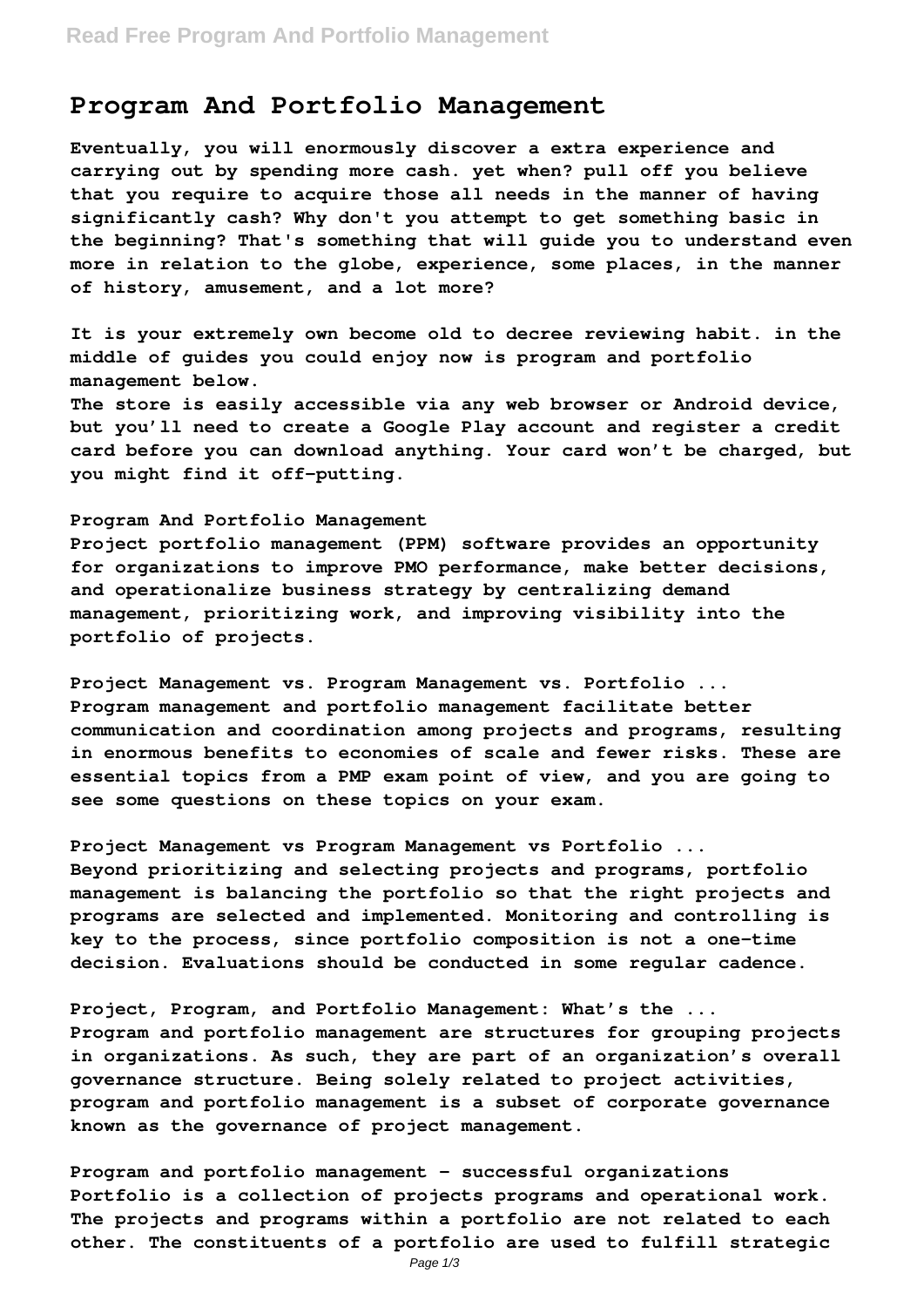## **Read Free Program And Portfolio Management**

**business objectives of an organization.**

**3 Key Differences Between Project Program & Portfolio ... The Program and Portfolio Management certificate can help you learn essential technical project management principles like planning, scheduling, and handling change, as well as how to apply them through real-world case studies and projects.**

**Graduate Certificate in Program and Portfolio Management ... Integrated program, portfolio and project management requires a consistent organizational management structure addressing all three domains. One guiding principle for ensuring effective management-level integration is, paradoxically, to ensure effective separation – i.e. complementary but non-overlapping management scope of control in each area of project, program and portfolio management.**

**Integrated portfolio and program management Program manager uses program governance mechanism for monitoring and control. Portfolio manager monitors the aggregated performance and value indicators. Leadership style**

**Differences between Projects, Programs and Portfolio ... The ICAgile Certified Professional in Program and Portfolio Management (ICP-PPM) is part of the ICAgile Delivery Management Track. The ICAgile Certified Professional in Enterprise Product Ownership (ICP-EPO) Certification is part of the Product Ownership Track..**

**Adaptive Program and Portfolio Management Training ...**

**Project Portfolio Management (PPM) is the centralized management of the processes, methods, and technologies used by project managers and project management offices (PMOs) to analyze and collectively manage current or proposed projects based on numerous key characteristics.**

## **Project portfolio management - Wikipedia**

**The nature of a program or portfolio as a cross-organizational grouping of projects puts the program and portfolio managers at the interface of otherwise separated organizations. Through that their role becomes one of organizational integrator, potential escalator of issues across organizational boundaries, coordinator of resources, and consultant to management teams in various organizations.**

**Program Portfolio Managers Analysis of Roles Responsibilities Steve Jobs "You do not lead by hitting people over the head -- that's assault, not leadership." Dwight Eisenhower I often find myself involved in discussions about "governance". Sometimes it is a discussion about the hard science of Project Management and the framework provided by the base lined Project Management Plan.**

**Project, Program and Potfolio Management Insights On the other hand, program and portfolio management are the processes**